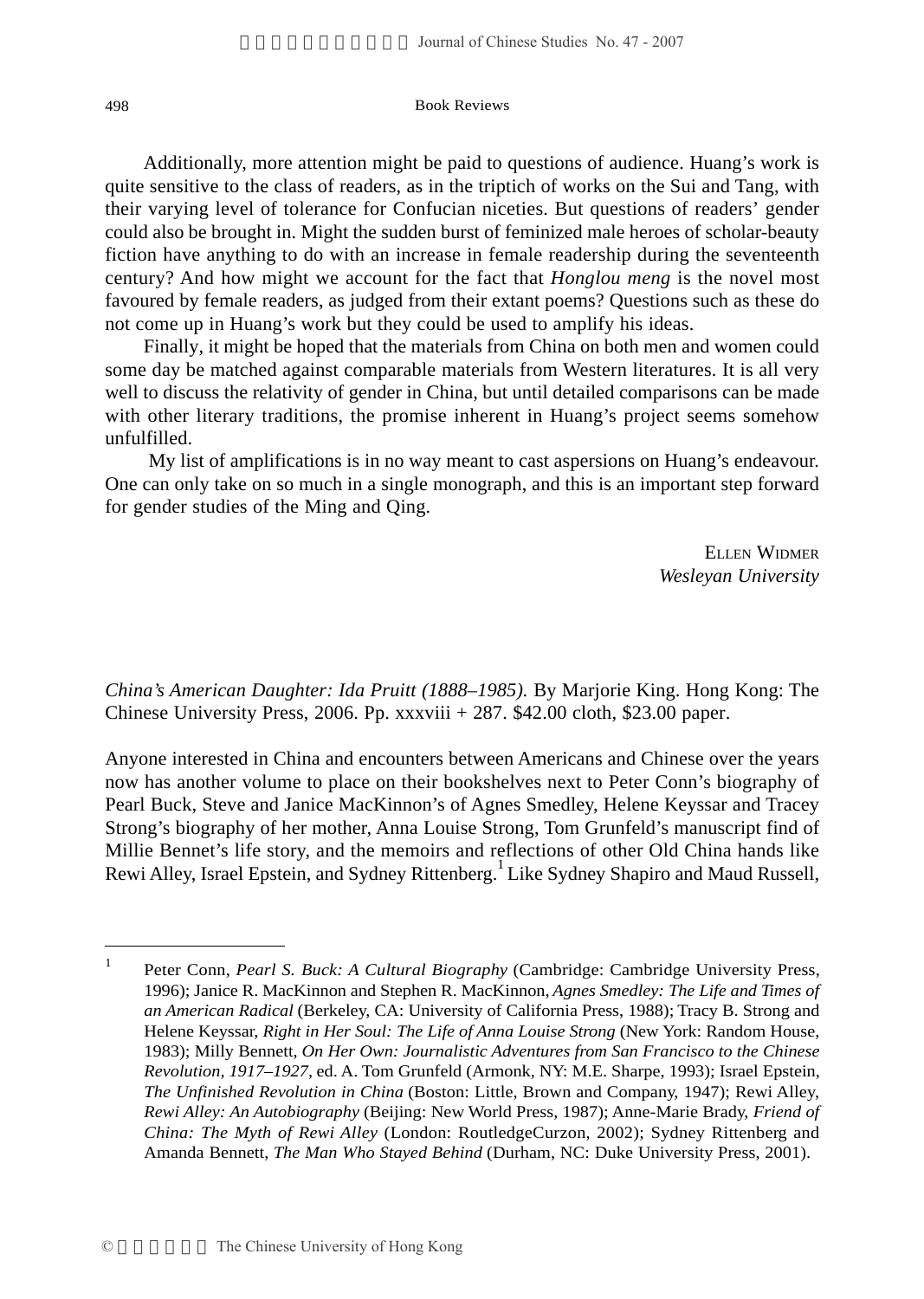many of these still await their biographers. In Marjorie King, however, Ida Pruitt found a committed and diligent teller of her story. King insists throughout her book, *China's American Daughter: Ida Pruitt (1888–1985),* that Pruitt can only be understood in terms which have only recently become commonplace: as a truly "bicultural" figure (to which one today could add "transnational" and "hybrid") whose fluid sense of identity King refers to as "constructed" rather than "evolved" (p. 219, n. 13). This helps explain Pruitt's profound sense of dislocation in most places and periods of her life. Quoting the Harvard China experts John King Fairbank and his wife, Wilma, King argues that Ida Pruitt was "heart and soul with the Chinese common people" (p. xv).

If Ida Pruitt has been well served by her biographer, Marjorie King was also exceedingly lucky in her choice of subject. She became close to Ms Pruitt in Pruitt's last decade and, through her friendship and interest, was granted extraordinary access to all of Pruitt's records, diaries, letters, plus those of her parents and many friends—even her dream journals and FBI files were available to King for writing this comprehensive account of Pruitt's ninety-seven year long life. In addition, King has scoured archives on two continents and interviewed anyone with even a passing acquaintance of the woman she describes as having had an extremely varied life trajectory. In fact, Pruitt had at least three distinctly different careers, from missionary daughter and teacher in rural China to founder of China's social work profession, then to lobbyist both in China and the West for the dream of modernization via industrial cooperatives, ending her life as writer, teacher, and untiring publicist in the West for affairs Chinese. The book is thus a boon to the careful reader, with each statement of fact heavily documented in nice discursive footnotes. As any good biography should do, it thus opens wide a window on both a life and an era.

King proceeds chronologically through Pruitt's life, setting out in an introduction her argument about Pruitt's unsettled bicultural identity as the root of her strengths as intercultural mediator and, at the same time, of her profound unease outside of China. For King, it was also the source of her strong anti-imperialist inclinations which sprang from her sense of identification with the Chinese and her deep appreciation for China's rich heritage. Further complicating Pruitt's sense of herself in the world was her lack of success and ease in many kinds of personal relationships—which she later traced back to her relationship with her parents (helped by her immersion in orthodox psychoanalysis, exhaustively chronicled by King). In the prologue and two short chapters devoted to her childhood, King emphasizes Pruitt's early years in the countryside among the Chinese people ("At Home in China" and "The Home with the Open Door"), so different from most of her Western colleagues and even from Pearl Buck—to whom Pruitt is often compared (p. 218, n. 3). King traces her family's trajectory, from Ida's mother Anna Seward Pruitt's staunchly middle-class midwestern American upbringing and her father C.W. Pruitt's poor southern roots to their independent decisions to go to China, their marriage there, and their assignment to the rural Chinese northeast, where they made their first home Chinese fashion among the people of Song Family Village in Huang county (Huangxian) in Shandong province.

C.W. reveled in his work, immersing himself in Chinese ways—wearing scholar's gown and hat, for example—and was both beloved by and loyal to his Chinese acquaintances (maintaining ties with his Chinese teacher for fifty years). Like him, Ida felt most comfortable not only with people but also with things Chinese—with its art,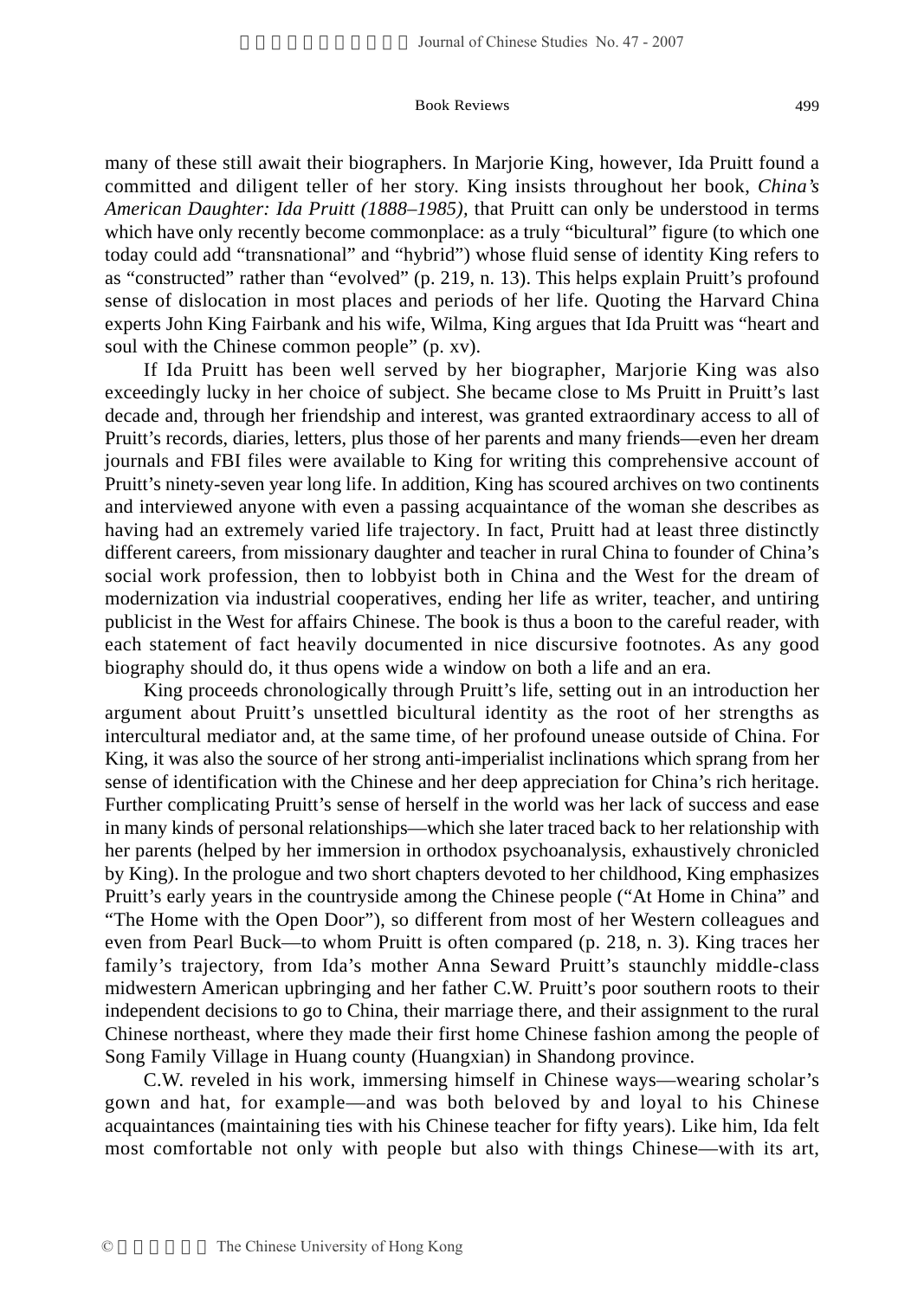architecture, clothing, and especially food and smells (p. 8). Anna, on the other hand, disliked much of what she saw and experienced in China, which she saw as teeming with dangerous germs and immoral behaviour. She and Ida were at odds most of their lives. Ida blamed her mother's distant and judgmental character for both paralyzing her and preventing her from fully developing as a person. This led her to reject her mother and develop instead into what King rather unconvincingly labels a "male-identified female" (p. xvii), referring to the work of biographers like Lois Rudnick who have written about other strong, independent, often unhappy women. I find this unconvincing. Such an analysis ends up reducing all explanations to psychological ones. This was, however, a tendency, that Pruitt seemed inclined to endorse herself in later life.

Although Ida often heard her parents' heated arguments behind closed doors, they did work well together and Anna did her duty, like many other missionary wives of her generation, wearing herself out maintaining the semblance of an American home abroad (the images of a makeshift Thanksgiving dinner, for example, are particularly poignant and jarring), while at the same time serving as helpmate to her itinerating husband. She established and ran a medical clinic, and threw herself into both teaching and writing, which were clearly her first loves. As devout Presbyterian missionaries, her parents had little time—and her mother, little inclination—to focus on their children. Ida and her siblings had the run of the neighbourhood and made fast friends with the Chinese around them, aided by their beloved Chinese amah, Dada. If Ida learned anything from her parents (and it is clear throughout the book that their model and morality—along with their "can do" American style—influenced Ida's life immensely), it was to make your own life. Although she gradually rejected their religious calling (as many "mish kids" did), she felt compelled to dedicate her life to a greater mission. Her parents' mission was to mediate between God and their Chinese charges; Ida's was to translate and mediate between cultures, in her words, "as a thread weaving back and forth" (p. 45) stitching together different communities, urban and rural, east and west, traditional and modern.

The bulk of the book chronicles Ida Pruitt's life after leaving her parent's home and develops King's twin themes of her as both a secular missionary and an eternal pilgrim. Ida first experienced America during her parents' furlough in 1900 when she was twelve, travelling around the country with them on the grueling lecture circuit common to homebound missionaries, and it was during this first visit that she became aware of how little she actually knew of America and how uncomfortable she felt there, with her strange accent and Chinese ways. She had not been sent back to the U.S. for boarding school as a young child, as was the custom. In fact, she and her siblings had been home-schooled, due to her mother's fear of losing yet another child to Chinese disease. Yet, from 1906 until 1911 her parents insisted that she return to the U.S. for higher education, first at Cox College in Georgia, an unchallenging finishing school where she felt isolated and bored (but class president by her junior year and founder and editor of a literary magazine), followed by a year in New York at Columbia Teachers' College and School of Philanthropy (now School of Social Work). She then worked at an orphanage in Dobbs Ferry, New York, while devouring all that the city had to offer, but she continued to feel out of place. It was her closest brother's death, ironically not from disease in China but from typhoid in the United States, that compelled her to return to China to console and attempt some kind of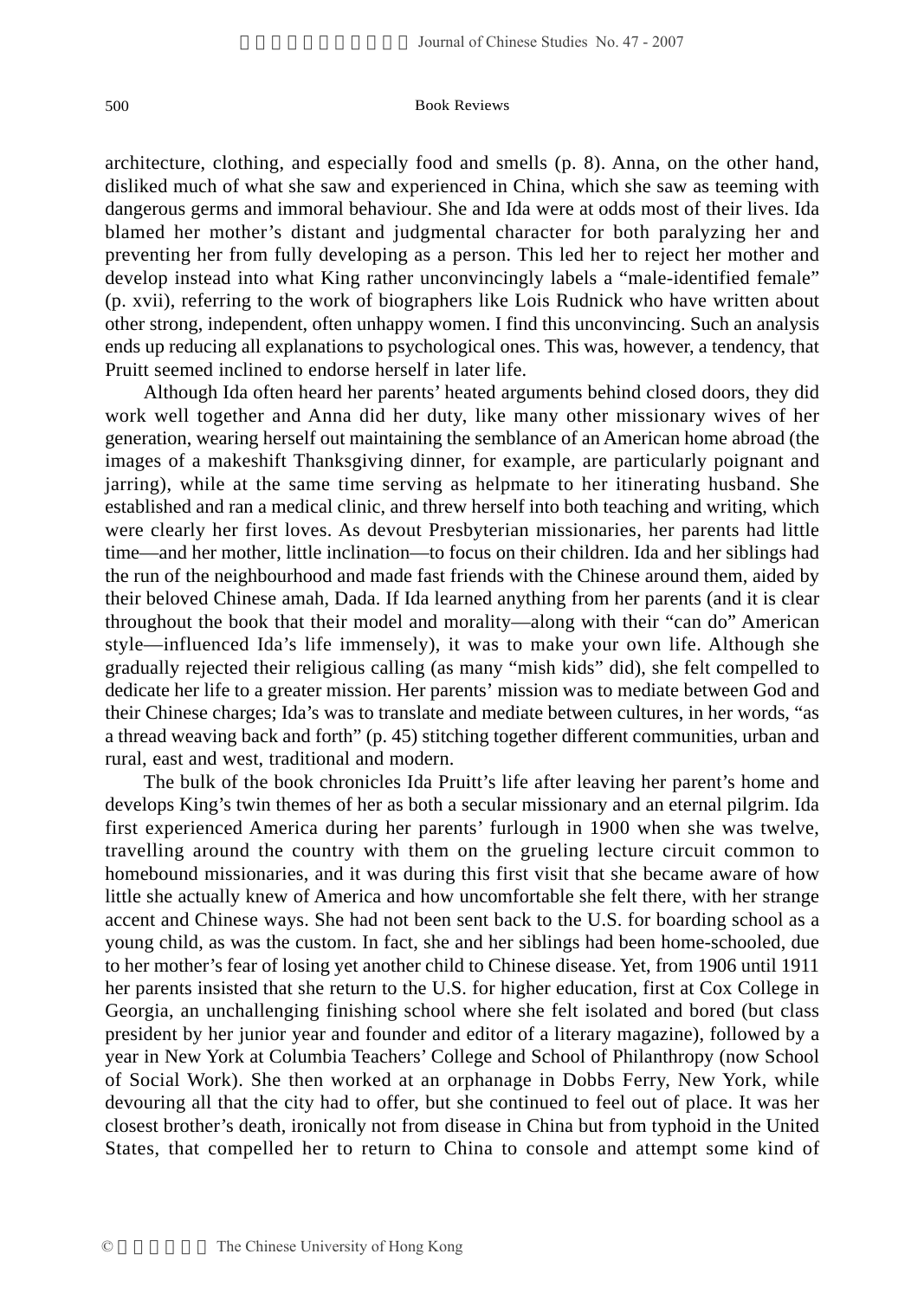reconciliation with her bereaved parents. Given the detailed accounting and sourcing King does of earlier—and later—years, these rather crucial years of late adolescence are inexplicably described rather quickly and perfunctorily. One can only suppose that, for whatever reason, Pruitt left little record of this period for her biographer to draw on.

Pruitt spent six years teaching and administering in a nearby mission school (one founded by her mother), where she reveled in the company of her adoring students, rescued and adopted a young girl being brought up in a brothel, and joined a fashionable young expat crowd. This idyll ended abruptly with World War I and the death in the war of her "special friend" Jack, leaving Ida feeling like "an old maid at 29" (unfortunately, King does not make particular connections between these seemingly isolated events). Pruitt quit her job, made a formal break with Christianity, and returned to the U.S. for more training in social work and to replace her mother Anna in caring for her two younger brothers, one blind from an accident and in a special school in Virginia. It was from there that she was urged to apply to the Rockefeller-funded Peking Union Medical College (PUMC) as head of its new programme in social work, a task made more urgent by postwar demands in a China in turmoil. Her ease with the Chinese people and her clear competence in the personal side of social work were strongly in her favour, but her lack of administrative experience and fact that she was not, according to her Philadelphia charity supervisor, "instinctively a systematic person" (p. 49) dogged her throughout her tenure at PUMC from 1920 until 1939. When she was first hired, in 1920, her supervisor in her Boston Mass General medical social work training had alluded to Ida's "lack of fundamental things" (p. 52). In King's analysis, this was because Western professional women were not able to fully understand Ida. She was not a 1920s feminist "new woman" (nor even a May Fourth Chinese "new woman"), strong and efficient, with a "passion for professionalism." Instead, Ida was competent but not aggressive, more of a "traditional Chinese grandmother," according to King, who meddled, mediated, and sought to bring people together. The style of social work she developed took much from her gifted Boston mentors, Ida Cannon and Richard Cabot, who had founded the field of medical social work and stressed the importance of case work combined with indirect interviewing techniques. But, King argues, it owed even more to her Chinese amah, Dada, and the conciliatory style she had learned in her childhood to be a *shuohede,* or "one who talked into harmony" (p. 70). As was to be true throughout her life, it was her deep understanding of, comfort with, and identification with people, particularly Chinese people, that was her forte.

Intimate personal relationships, however, continued to confound her. To this reviewer, the only relatively uncomplicated ones she had were with her students and adopted daughters—who in fact she made into women like herself, always between two worlds. The deep entanglement she experienced at forty with Jack MacIntosh, a Canadian professor working in China, so unsettled her (he was as noncommittal as she was clinging), that after four years of his vacillating, she found herself leaving China, pursuing him to America, and waiting in New York for him to decide in Toronto about their relationship. As a result, deeply depressed, she turned in 1932 to the psychotherapy that her Boston mentor had suggested more than a decade before. Pruitt was so transformed by the insights from her traditional psychoanalysis (clearly by a very gifted analyst, although King has little to say about her) that she returned to China invigorated. She searched out and bought a traditional Chinese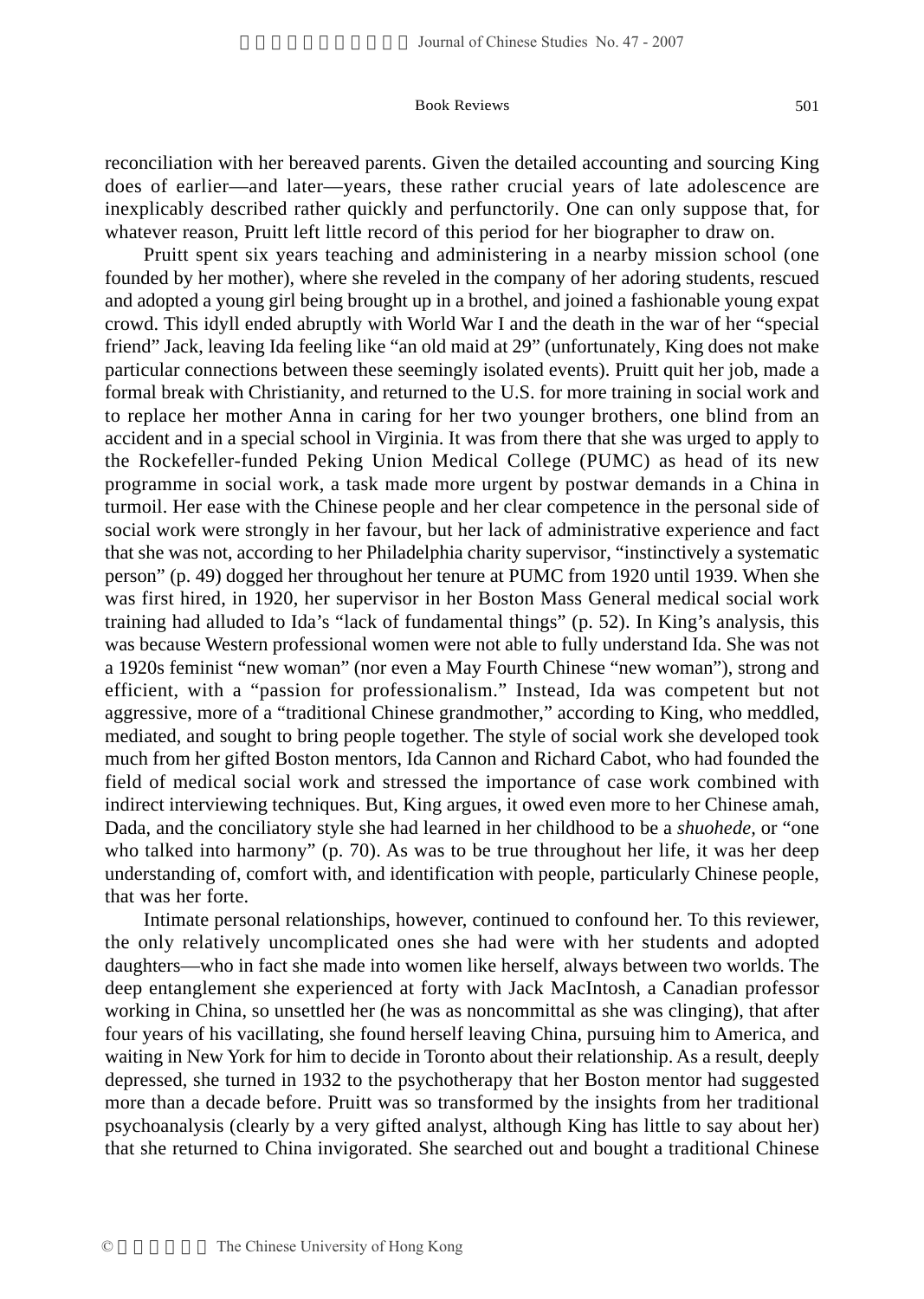courtyard house in a Beijing alleyway that was always open for her friends, her adopted orphan girls, and anyone passing through the city who was interested and who enjoyed the constant hubbub—plus Sunday waffles with Ida.

Pruitt later identified this period, from 1932 until 1938, as the happiest of her life. She had her work, her "family" of friends and daughters, all together in her big traditional Chinese house. King, rightly, makes much of houses and architecture in holding the secret to Pruitt's innermost needs, formed in that traditional house in Song Village. It was in the Beijing house that she found her voice as a writer and chronicler of the stories of traditional Chinese people (just as she realized her own maternal grandmother had written about the lives of Midwestern pioneers), and it was in writing that she felt for the first time complete and not depressed.

It was in this house that she wrote what would become her major literary contributions for China scholars, the life stories of two very different women she had become close to: Ning Lao Tai-tai, a peasant woman whose biography I use nearly every year in my classes for its subtly complicated story of a woman who experiences great catastrophe and endures, and Old Madame Yin, an upper class woman whose life is changing fundamentally and who took to Ida as well. Although Pruitt was unable to convincingly tell her own story—no publisher would accept her *Chinese Childhood* manuscript—she was able to use her empathetic interviewing techniques honed by years of social work to brilliantly evoke these women's lives and worldviews. Rather unconvincingly, King cites Bell Chevigny's argument that a woman biographer's relationship to her female subject is intertwined with her own mother/daughter relationship (p. 108). It was in this house as well that Pruitt honed her craft in explaining China and Chinese society and polity to the West in innumerable articles for Western magazines and journals that was to stand her in good stead in the next chapter of her life.

By 1939, with the Japanese occupation of the city and restrictions on everyday life, Ida's work at PUMC neared its end. By then, criticisms of her administrative abilities and her brusque treatment of her staff, combined with growing Chinese nationalism, compelled the board of PUMC to ask her to step down in favour of a Chinese administrator (ironically, one of her own students). Some of this criticism seems justified; others, like the belief that she had not kept good records, King questions, given the cache of some 40,000 case files from Ida's years at PUMC that King in 1993 found integrated into hospital records! (p. 229, n. 32) Unfortunately, these changes coincided with a New Zealand journalist, Jim Bertram twenty years her junior who had lived on and off at her house and with whom she had a long affair—breaking off their liaison. The double losses of 1938 made her despondent, but not, as in her pre-analysis years, deeply depressed.

Although, unfortunately, King does not explore the timing here either, another project and another person miraculously appeared to fill the void in her life: the Chinese Industrial Cooperatives and Rewi Alley. Pruitt began to move leftward in politics, influenced by her new acquaintances, Edgar Snow and his wife Peg, plus Song Qingling, widow of Sun Yatsen, who told her about the Chinese Communists and their Eighth Route Army. From them she also learned about a new initiative to give meaningful work to refugees and war orphans. Employing people in small mobile factories and workshops throughout Free China, these cooperatives were supported by an uneasy alliance of what developed later into the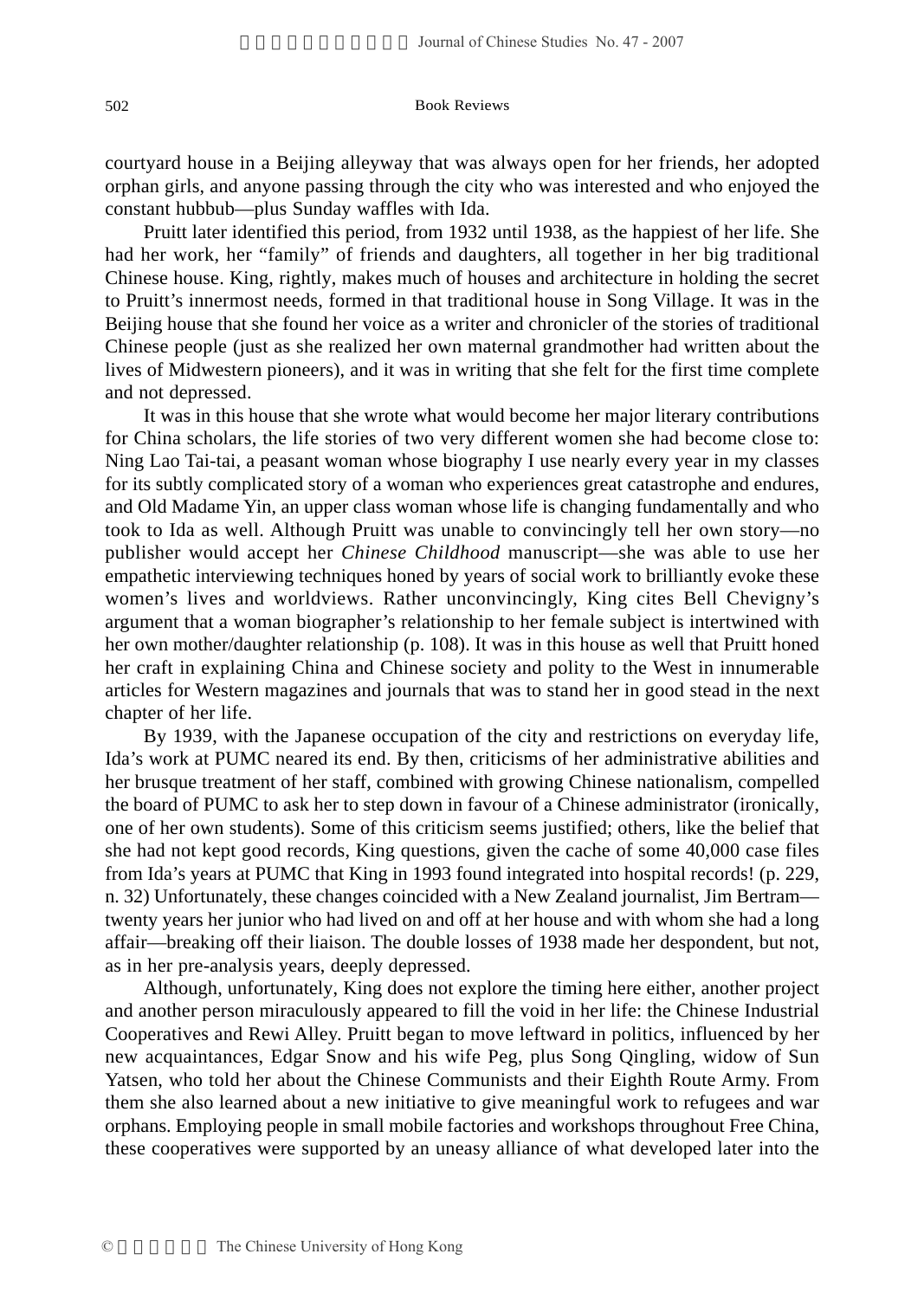Work for the CIC under the banner of its foreign foundation, Indusco, consumed her for fifteen years, first throughout the war years when she was unable to travel to China and its work was subsumed under an umbrella organization, United China Relief. Right after the war she returned for a year to travel and visit struggling sites throughout China, being particularly impressed by two in the far northwest. But, with civil war already underway and donations withheld by Nationalists from many sites in Communist strongholds, friends in China urged her to return to the West and continue funneling the funds she was so adept at raising to the cooperatives. Then, after Liberation in 1949 and particularly after the start of the Korean War in 1950, all hope she had of returning to live in China was dashed for twenty years, and the project itself was doomed. There was no doubt that it was a movement dear to her heart: she had always preached in her social work and in her writing that the key to an individual's integrity was meaningful work—ironically, not so different from her parent's Social Gospel message. She had always urged Westerners to accept that China and other Third World nations should be left to modernize in their own way. The Chinese cooperative movement—labelled "Gung Ho" during the war by an American supporter, Lieutenant Colonel Evans F. Carlson after its Chinese name, *Zhongguo gongye hezoushe* (p. 126), was distinctly Chinese—peasant and worker controlled, small scale, mostly rural, and local. Pruitt was determined to help it succeed, and she spent over ten years of her life firm in the belief that the movement had to tread a middle path, be non-partisan, and be acceptable to anyone populist and pro-union. In this way, she was distinctly different from other supporters of cooperatives and of China: from Pearl Buck who was anti-Communist, to those who were more openly supportive of Mao and the Chinese revolution: Maud Russell, Talitha Gerlach, Peg Snow, Agnes Smedley, and Anna Louise Strong. (King rightly notes, p. 255, n. 77, that no collective biography or study of this distinct group has yet been written—perhaps it should be her next project?)

In the summer of 1952, Indusco was disbanded, and its supporters and organization merged with other pro-Chinese groups like China Welfare Appeal of which Pruitt became the chair. But the combination of a reduced work load and intensive government surveillance (according to her FBI file, she was closely watched and regularly reported on from the late 1940s until 1970, clearly by someone very close to her!) did not fill her time sufficiently, and she yearned to return to China. In spite of the strict surveillance, she was able to secure two short trips back to China: one in 1959 and another in 1971–1972, but only through Song Qingling's intervention. About the ravages of the anti-Rightist campaigns and devastation of the Great Leap, Pruitt wrote nothing, although King is certain that she knew about them. Likewise, in the 1970s she spoke and wrote nothing about the destructive forces of the Cultural Revolution, focusing instead on the traditional Chinese values that the Cultural Revolution was bent on eradicating.

Pruitt had the luck—or was it the curse?—of living long, another twenty-five years. In 1961 she moved from New York and the apartment she had shared since 1946 with Maud